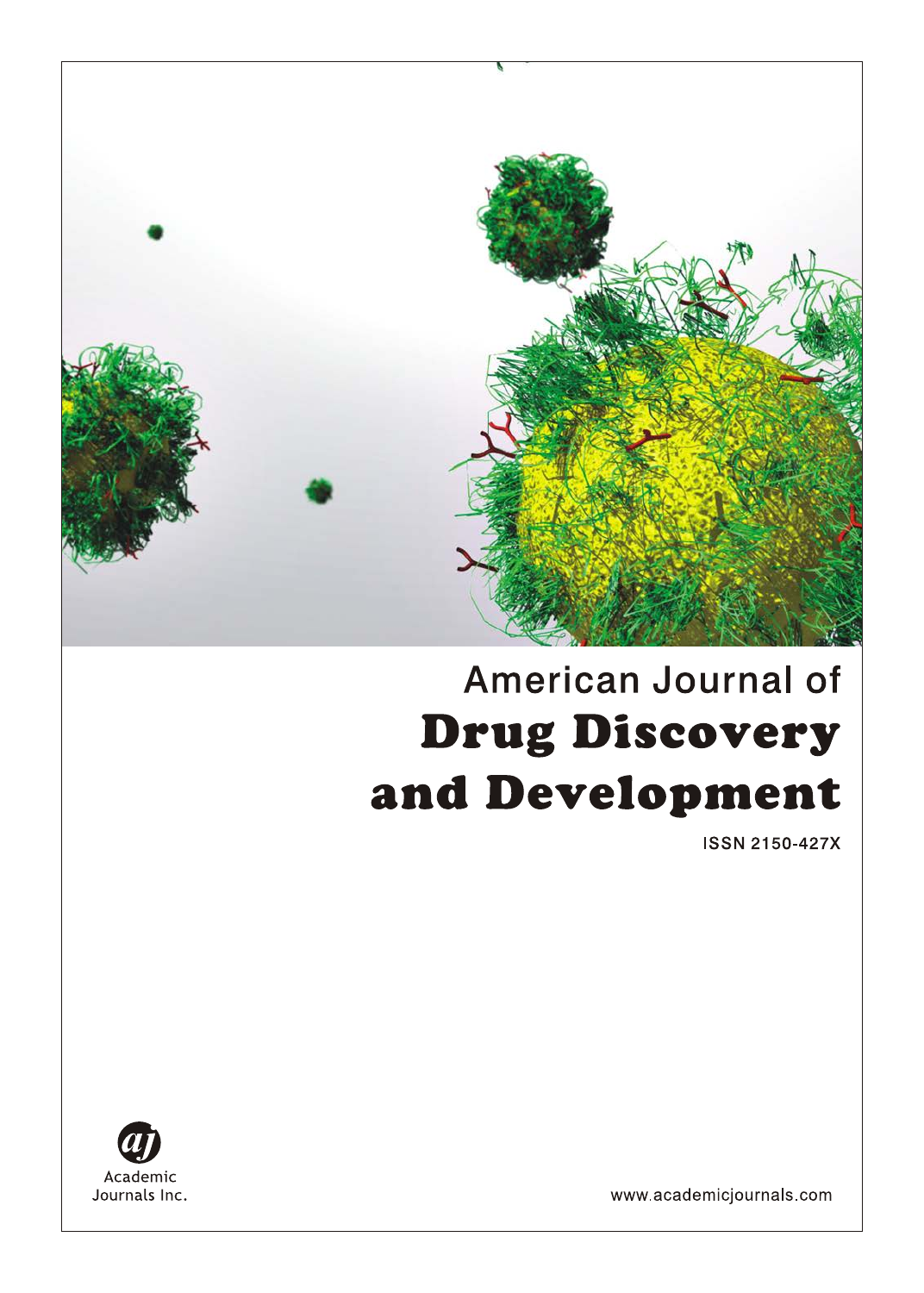**Research Article**

ISSN 2150-427x DOI: 10.3923/ajdd.2017.63.69



## **Prescribing Pattern, Drug Utilization and Clinical Pharmacy Services in Acute Coronary Syndrome Patients**

<sup>1</sup>Siddaruda Malleshappa Biradar, <sup>1</sup>Pournamy, <sup>1</sup>Neeraja Nayakawadi, <sup>1</sup>Pathi Indu,  $^{\rm 1}$ Manjunatha Rao Ghodkari,  $^{\rm 2}$ Vijaykumar Warad,  $^{\rm 1}$ Navanath Vishwanathappa Kalyane,  $^{\rm 2}$ Vijaya Sorangvi and <sup>1</sup>Ediga Narayana Gaviraj

1 Department of Clinical Pharmacy Practice (Pharm D), BLDEA's Shri Sanganabasava Mahaswamiji, College of Pharmacy and Research Centre, 86103 Vijaypur, Karnataka, India

<sup>2</sup> Department of Medicine and Community Medicine, Shri Basangoude Mallanagouda Patil Medical College, Hospital and Research Centre, 586103 Vijaypur, Karnataka, India

## Abstract

Background and Objective: Coronary Artery Disease (CAD) is the major leading cause of death worldwide according to WHO 2011. The aim of drug utilization research in Coronary artery disease was to facilitate the rational use of drugs in a specialized group of populations. The main objective of the study was to analyze the current trend of prescribing patterns of the drugs used in the management of Acute Coronary Syndrome at study site. Materials and Methods: The prospective observational study was conducted for a period of 6 months in the Department of Medicine from Shri B. M. Patil Medical College, Hospital and Research Center. A total of 120 patients were selected for the study. Patient case files (including patient's specific information, drug therapy and laboratory investigations) were used to extract the necessary data. The percentages of data were calculated with the help of regular Microsoft excel 2007 sheet and the Sample size was calculated using the formula. Risk factors contributing to the development of Acute Coronary Syndrome were analyzed and various clinical pharmacy services were provided as a part of the study. Results: Out of the 120 patients enrolled in the study majority were male (81) and were found in the age group of 60-69 years. Smoking constituted the dominant risk factor followed by hypertension. Drug Related Problems (DRPs) found to be equally prevalent among all the age groups and were equally distributed among both the genders. Cessation of drug 28 (23%) and change in dose 17 (14%) were the interventions most frequently provided. The treatment received by the patients was in partial accordance with the ACC/AHA guidelines which was used as a comparative standard for the study. The study also unveiled the scope for the modification of this partial status to whole with the active participation of clinical pharmacists at the bed side. Drug utilization pattern among ACS patients were examined with the help of WHO prescribing indicators. Conclusion: The results were not optimal in accordance with the standard values of WHO prescribing indicators which suggest the necessity of modifying the hospital drug formulary and also to create awareness among physicians about rational drug use. On the whole, this study highlights the need of appropriate and timely interventions by the clinical pharmacist for the improvement of drug use, the patient's quality of life and to minimize DRP's.

Key words: Prescribing pattern, WHO prescribing indicators, DRPs, clinical pharmacist role, therapeutic management, acute coronary syndrome, rational use of drugs

Received: January 14, 2017 **Accepted: March 02, 2017** Published: March 15, 2017

Citation: Siddaruda Malleshappa Biradar, Pournamy, Neeraja Nayakawadi, Pathi Indu, Manjunatha Rao Ghodkari, Vijaykumar Warad, Navanath Vishwanathappa Kalyane, Vijaya Sorangvi and Ediga Narayana Gaviraj, 2017. Prescribing pattern, drug utilization and clinical pharmacy services in acute coronary syndrome patients. Am. J. Drug Discov. Dev., 7: 63-69.

Corresponding Author: Siddaruda Malleshappa Biradar, Department of Clinical Pharmacy Practice, BLDEA's Shri Sanganabasava Mahaswamiji, College of Pharmacy and Research Centre, 586103 Vijaypur, Karnataka, India Tel: +919481872333

Copyright: © 2017 Siddaruda Malleshappa Biradar et al. This is an open access article distributed under the terms of the creative commons attribution License, which permits unrestricted use, distribution and reproduction in any medium, provided the original author and source are credited.

Competing Interest: The authors have declared that no competing interest exists.

Data Availability: All relevant data are within the paper and its supporting information files.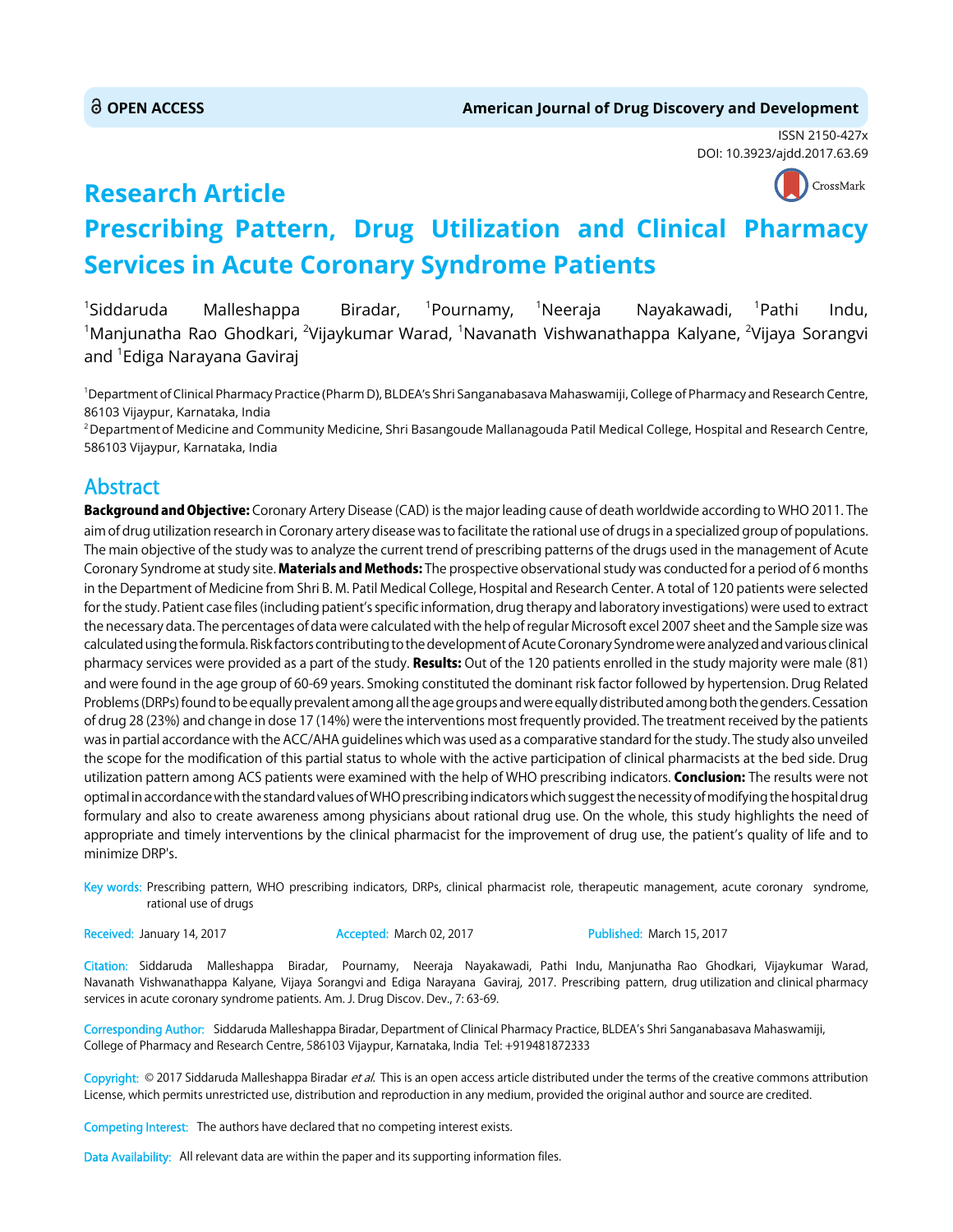## INTRODUCTION

Coronary Artery Disease (CAD) is the major leading cause of death worldwide according to WHO 20111 . According to the World Health Organization, around 17 million people die of coronary diseases each year and over 80% of CAD deaths take place in low and middle-income countries (WHO). Conversely, the rate has been decreasing during the last 3 decades as a result of better coronary risk factor reduction and better clinical management<sup>1</sup>. Acute Coronary Syndromes (ACS) are a common presentation of coronary artery disease and pharmacists have important role all across the spectrum of managing ACS patients, starting from the Emergency Department (ED) to throughout their hospitalization and till to get discharged.

Acute coronary syndrome is a term that includes all clinical syndromes compatible with acute myocardial ischemia resulting from an imbalance between myocardial oxygen demand and supply<sup>2</sup>.

In contrast to stable angina, an ACS primarily results from diminished myocardial blood flow which is secondary to an occlusive or partially occlusive coronary artery. According to electrocardiographic (ECG) changes, ACSs are classified into ST segment elevation myocardial infarction, non-ST segment elevation myocardial infarction and unstable angina<sup>2</sup>.

Approximately 21% of patients presenting with ACS have STEMI. In NSTEMI ischemia is severe enough to produce myocardial necrosis, resulting in the release of a detectable number of biochemical markers, [troponin I or T, creatine kinase myocardial band (CK MB)] from the necrotized myocytes into the bloodstream<sup>2</sup>. The patient is considered to have experienced unstable angina if no such biomarker can be detected in the bloodstream hours after the initial onset of ischemic chest pain<sup>3</sup>.

The main cause of ACS is atherosclerosis in the coronary arteries. Atherosclerosis is a complex inflammatory-fibro protective response to the retention of plasma derived atherogenic lipoproteins in the coronary artery<sup>4</sup>. This deposition of lipoproteins in the coronary artery results in the formation of plaque<sup>5</sup>. The plaque progression, disruption and thrombosis further contribute to infarction.

The national practice guidelines from the American College of Cardiology (ACC) and American Heart Association (AHA) promote the use of several medical therapies to reduce recurrence of ischemic events and mortality. These medications include dual antiplatelet agents, B-blockers, Angiotensin Converting Enzymes inhibitors (ACEIs) or Angiotensin Receptor Blockers (ARBs), statins and nitroglycerin<sup>1</sup>.

It is important to administer the treatment according to the risk category of the patient. Moderate and high-risk patients are admitted to a coronary intensive care unit, depending on the patient's symptoms and recognized level of risk. High-risk patients should undergo early coronary angiography (within 24-48 h) and revascularization (with PCI or CABG) if a significant coronary artery stenosis is established. Moderate-risk patients with positive biochemical markers for infarction typically also undergo angiography and revascularization during hospital admission<sup>2</sup>.

Pharmacist play a key role in addressing many issues that might arise within and during the entire period of therapy<sup>2</sup>. The practice of clinical pharmacy is regarded as an imperative part of a health care team to provide the best quality use of medicines. Potential role of clinical pharmacist in the management of ACS patients includes prevention of drug-related problems, management of cardiovascular risk factors and to implement steps to preserve the rationality of the prescription<sup>5</sup>. This study can be useful to understand how the drugs are being used in a particular patient population in a given period of time. Researchers can also estimate to what extent drugs are being properly utilized<sup>6</sup>. The present study was conducted keeping in mind one of the specific duties of clinical pharmacist to determine rationality of the drug therapy assuring maximum utilization of the resources. Prescription pattern study in turn serves as an important tool to determine rational drug therapy and improves resource utilization using WHO prescription indicators.

## MATERIALS AND METHODS

**Study design and setting:** A prospective and observational study was conducted for a period of 6 months from October, 2015-March, 2016 in the Department of Medicine of a Shri BM Patil Medical College, Hospital and Research Center after obtaining the Institutional Ethical Committee clearance. Hospital provides primary and specialized health care facilities to people in and around Vijaypur district. The patients admitted to the general medicine ward were screened according to inclusion and exclusion criteria and 120 patients were selected for the study.

## Inclusion criteria:

- All the patients of either gender with confirmed diagnosis of acute coronary syndrome from the Medicine Department
- Patients with cardiac failure, who have been previously diagnosed with ACS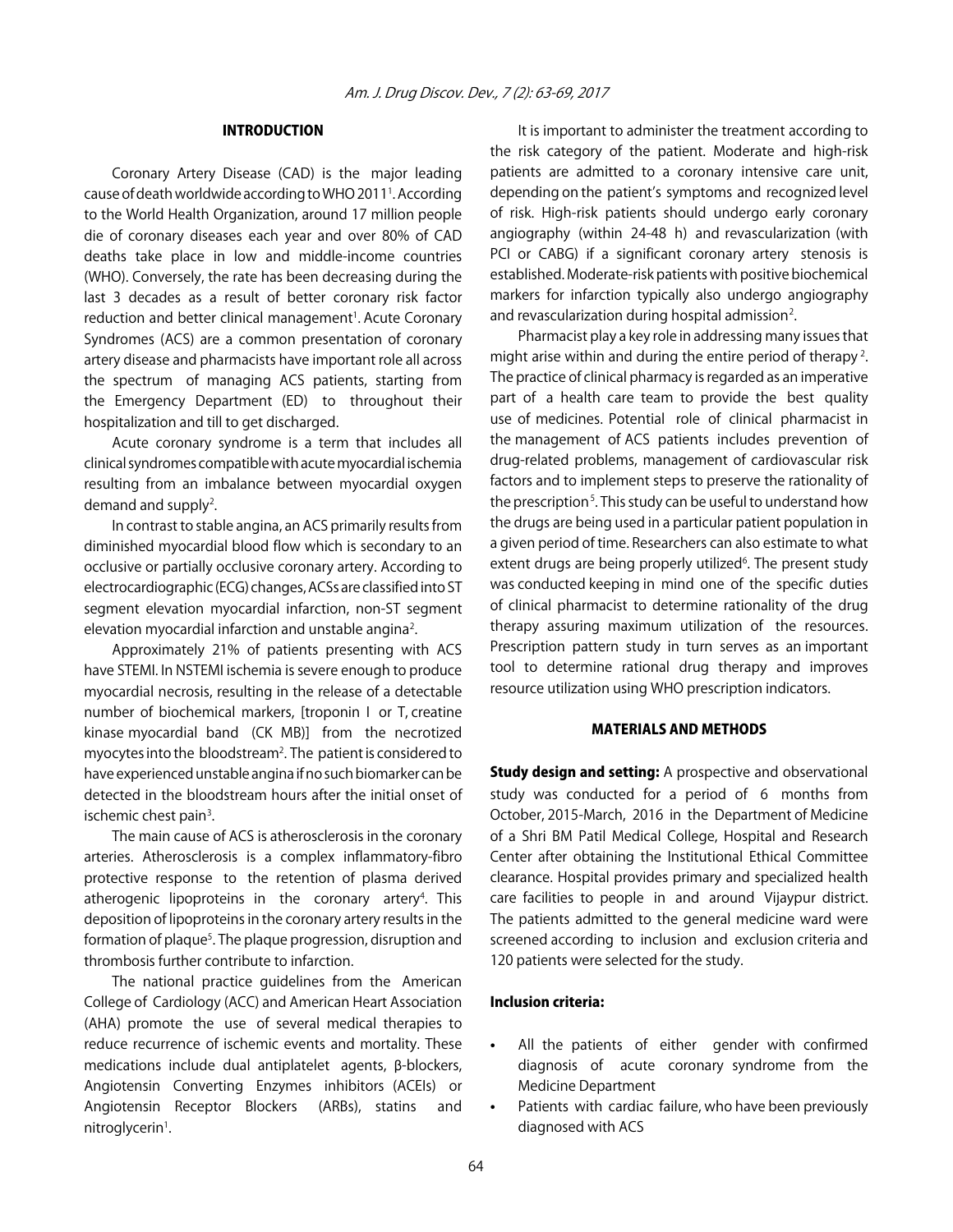All the inpatients from Intensive Care Unit, Cardiac Care Unit and Causality with diagnosis confirmed as ACS

## Exclusion criteria:

- Pregnancy patients
- **Outpatients**
- Patients diagnosed with other CVS disorders except ACS and HF such as endocarditis, rheumatic heart disease, arrhythmias, cardiac tumors etc
- Patients in other departments except in medicine and cardiology

**Source of data:** Patient case files (including patient's specific information, drug therapy and laboratory investigations).

**Data collection:** Data from each patient was collected from respective patient case files and conducting patient interviews. The collected data from each patient was documented and evaluated for the study parameters. The entire enrolled patient who met the criteria was followed on a daily basis from the date of admission to the date of discharge. Past medication and medical history were also reviewed by providing medication history interview forms to the patients/care takers (relatives). The drug prescribed in each prescription was critically analyzed using WHO prescribing indicators to evaluate the rationality of the prescriptions. One of the main objectives was to evaluate whether the inpatients were provided with ACC/AHA guideline recommended cardiac medications during their treatment period. Every change made in the therapy plan of each patient during the treatment period was updated systematically in specially designed data collection form. Medication details of all the patients were reviewed independently to identify DRPs and to explore various clinical pharmacy services in the management of ACS.

**Statistical analysis:** The number of patients and percentage of data were calculated with the help of regular Microsoft excel 2007 sheet and the sample size was calculated by the Eq.  $1<sup>7</sup>$  with the help of statistician.

$$
n = \frac{Z\alpha^2 \times S^2}{d^2} \tag{1}
$$

where, n is sample size,  $Z\alpha$  is normal deviate at the level of significance (where  $Z\alpha$  is 1.96 for 5% level of significance and 2.58 for 1% level of significance), S is standard deviation and d is accuracy of estimate<sup>7</sup>.

## RESULTS

Out of the 120 patients enrolled in the study a majority of 81 were male. The patients between the ages of 60-69 years constituted the higher number (Table 1). A number of 104 patients were brought to the hospital with chest pain as presenting symptom (Table 2). Smoking constituted the dominant risk factor followed by hypertension (Table 3). Greater number of patients was diagnosed with NSTEMI and only a least number of 22 were diagnosed with unstable angina. Maximum number of patients had inferior wall involvement. Patient's conditions were matched with the drug therapy (Table 4). The most common DRP encountered was drug use without indication (Table 5). The most frequent intervention provided by the intervening pharmacist was cessation of drug followed by change in dose (Table 6). The study observed that anticoagulants, anti-platelets and lipid lowering drugs were prescribed to the entire study population. Most of the patients were prescribed with Antihypertensive drugs followed with anti-anginal medications respectively. Comparatively a small fraction of patients was given thrombolytics and inotropic agents. Most frequently administered anticoagulant drugs were LMWH [Enoxaparin and heparin (Table 7). Every patient received anticoagulants, antiplatelet and lipid lowering drugs which is in accordance with ACC/AHA guideline.

Table 1: Age wise distribution of ACS

| Age groups (years) | No. of patients ( $n = 120$ ) | Percentage |  |
|--------------------|-------------------------------|------------|--|
| 40-49              | 20                            | 16.6       |  |
| 50-59              | 33                            | 27.5       |  |
| 60-69              | 38                            | 31.6       |  |
| 70-79              | 22                            | 18.3       |  |
| 80-89              | 07                            | 5.8        |  |

| Symptoms              | No. of patients ( $n = 120$ ) | Percentage |
|-----------------------|-------------------------------|------------|
| Chest pain            | 104                           | 86.6       |
| Sweating              | 43                            | 35.8       |
| <b>Breathlessness</b> | 41                            | 34.2       |
| Palpitation           | 19                            | 15.8       |
| Vomiting              | 44                            | 36.6       |
| Giddiness             | 22                            | 18.3       |
| Abdominal pain        | 15                            | 12.5       |

| Table 3: Distribution of selected risk factors |                               |            |
|------------------------------------------------|-------------------------------|------------|
| <b>Risk factors</b>                            | No. of patients ( $n = 120$ ) | Percentage |
| Family history                                 | 06                            | 05.00      |
| Smoking                                        | 70                            | 58.33      |
| Tobacco                                        | 35                            | 29.16      |
| Dyslipidemia                                   | 06                            | 05.00      |
| Obesity                                        | 00                            | 00.00      |

Diabetes 22 18.30 Hypertension 36 30.00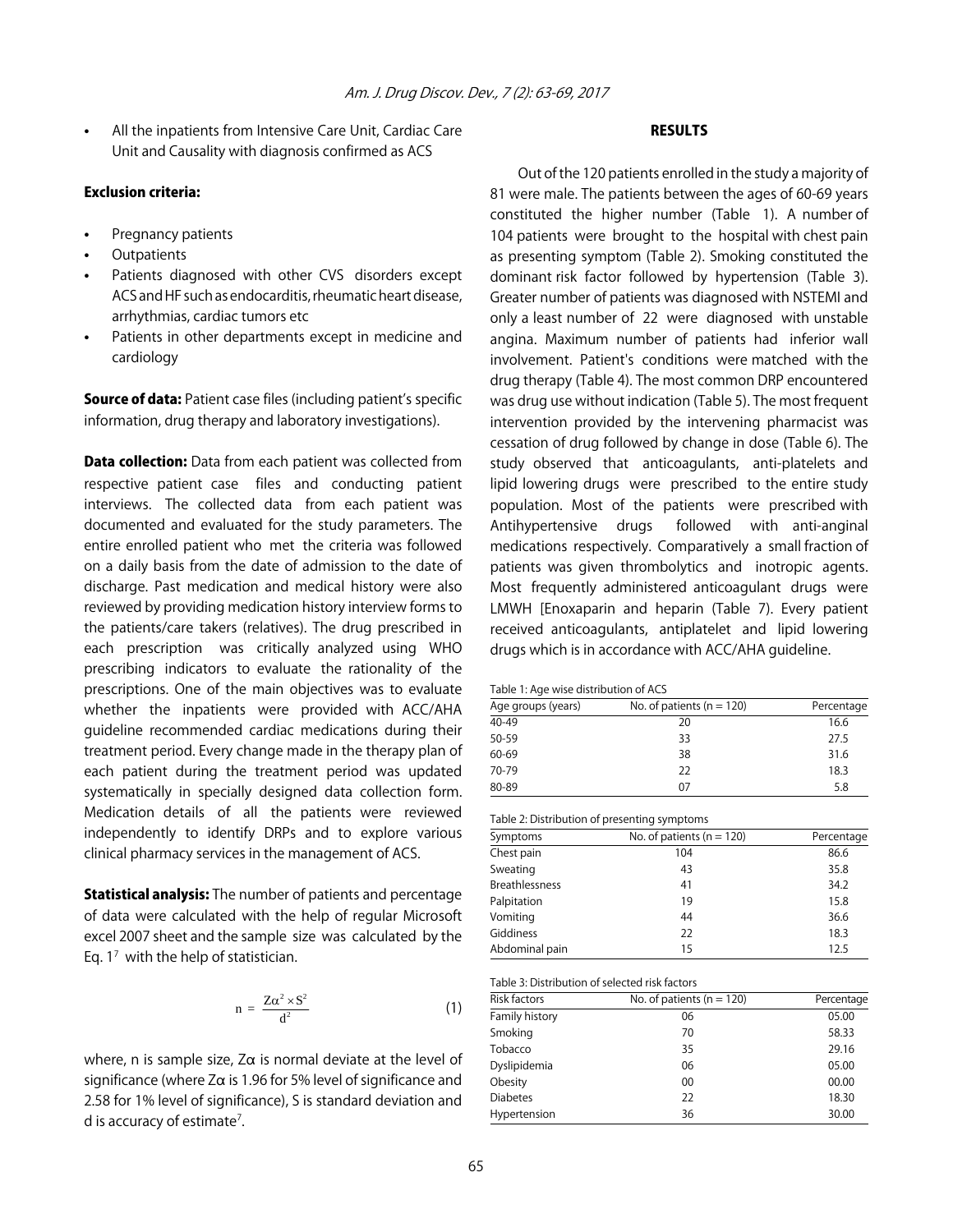#### Table 4: Co-existing illnesses of ACS patients

|                             | No. of patients |            |
|-----------------------------|-----------------|------------|
| Co-existing illness         | $(n = 120)$     | Percentage |
| Hypertension                | 30              | 25.0       |
| Diabetes mellitus (DM)      | 16              | 13.3       |
| Old coronary artery disease | 12              | 10.0       |
| Cerebrovascular disease     | 00              | 00.0       |
| Hypertension and diabetes   | 06              | 05.0       |
| Asthma/COPD                 | 04              | 03.0       |
| None                        | 53              | 44.0       |

#### Table 5: Drug related problems encountered

|                             | No. of patients |            |
|-----------------------------|-----------------|------------|
| Drug related problems       | $(n = 120)$     | Percentage |
| Drug use without indication | 37              | 30         |
| Improper drug selection     | 24              | 20         |
| Untreated indication        | 22              | 18         |
| Class duplication           | 00              | 00         |

Table 6: Interventions of the pharmacist

|                                       | No. of patients |            |
|---------------------------------------|-----------------|------------|
| Interventions                         | $(n = 120)$     | Percentage |
| Cessation of drug                     | 28              | 23.0       |
| Addition of drug                      | 14              | 11.0       |
| Change in ROA                         | 09              | 7.5        |
| Change in dose                        | 17              | 14.0       |
| Change in dosage form                 | 09              | 7.5        |
| Change in duration of therapy         | $00 \,$         | 00.0       |
| Change in frequency of administration | 00              | 00.0       |

#### Table 7: Cardiac drug utilization

|                           | No. of patients |            |
|---------------------------|-----------------|------------|
| Classes of drugs          | $(n = 120)$     | Percentage |
| Anticoagulants            | 120             | 100.0      |
| Antihypertensive          | 117             | 97.5       |
| Antiplatelets             | 120             | 100.0      |
| Lipid lowering drugs      | 120             | 100.0      |
| Thrombolytic              | 39              | 32.5       |
| Positive inotropic agents | 11              | 9.1        |
| Vasodilators              | 116             | 96.6       |

#### Table 8: Emergency department drug utilization

|                  | No. of patients |            |
|------------------|-----------------|------------|
| Classes of drugs | $(n = 120)$     | Percentage |
| Streptokinase    | 26              | 21.6       |
| Aspirin          | 71              | 59.1       |
| Clopidogrel      | 60              | 50.0       |
| SL/IV nitrates   | 25              | 20.8       |
| Morphine         | 65              | 54.1       |
| IV heparin       | 22              | 18.3       |
| <b>LMWH</b>      | 98              | 81.6       |
| <b>Statins</b>   | 117             | 97.5       |
| <b>B</b> blocker | 60              | 50.0       |
| <b>ACEI</b>      | 29              | 24.1       |
| ASA/Clopidogrel  | 20              | 16.6       |
| <b>Diuretics</b> | 25              | 20.8       |

Table 9: Total prescribing indicator of acute coronary syndrome patients

| Indicators                                | WHO deal values | Value (%) |
|-------------------------------------------|-----------------|-----------|
| Average No. of drugs per prescription     | $1.6 - 1.8$     | 2.80      |
| Prescriptions with an injection           | 13.4-24.1       | 7.50      |
| Drugs prescribed by generic name          | 100             | 3.03      |
| Prescription with antibiotics             | $20.0 - 26.8$   | 5.30      |
| Drugs prescribed from essential drug list | 100             | 61.00     |

Morphine was found to be extensively prescribed among patients who were brought to the emergency department with the symptom of chest pain. A number of 62.5% were administered with a combination of morphine and oxygen inhalational therapy. The LMWH is preferred over heparin at the emergency ward. Atorvastatin is the most frequently prescribed lipid lowering drug followed by Rosuvastatin. Thrombolysis was mainly treated with streptokinase and the rest were on tenecteplase. Approximately 67.5% received non-thrombolytic therapy (Table 8).

Out of 120 prescriptions analyzed, a total of 1320 drug products were prescribed. The average number of drugs per prescription was 2.8 which were found to be deviated from the standard prescribed. Branded drugs were found dominant in the prescription of about 96% whereas the total number of drugs prescribed by generic name was only 3.03%. The percentage of antibiotics prescribed were 5.3% which were found to be too less in comparison with WHO reference value and percentage of injections prescribed were 7.5%. Only of drugs prescribed were from essential drug list WHO (Table 9).

#### **DISCUSSION**

Total 120 patients were enrolled in the study out of which 81 (67.5%) were male and 39 (32.5%) were female and the ACS incidence rate were found to be more in between the age group of 60-69 (31.6%). Most of the ACS cases were of male dominant constituting about 81 (67.5%) of total ACS cases, suggesting that it is predominately a disease of men which correlates to the study conducted by Singh et al.<sup>8</sup>. In the present study, most of the cases showed inferior wall MI as common site of illness, this result was found to be correlated to a study conducted by Deshpandey and Dixit<sup>9</sup> in which anterior wall MI was the common site affected. The study showed that the predominant symptom of the ACS was chest pain contributing to 104 (86.6%) of total cases and the other presented symptoms like abdominal pain, giddiness, loss of consciousness were mostly seen in elderly patient group as observed by Holay *et al*.<sup>10</sup>. Male prevalence and smoking were the most important contributed risk factor which is similar to the study conducted by Singh *et al.*<sup>8</sup>, followed by hypertension. Diabetes was found to be the risk factor in 13% of cases and hypertension in case of 25%. Diabetes mellitus is well found to have an adverse influence on the prognosis of patients with ACS as noted by Hasdai *et al*.<sup>11</sup>.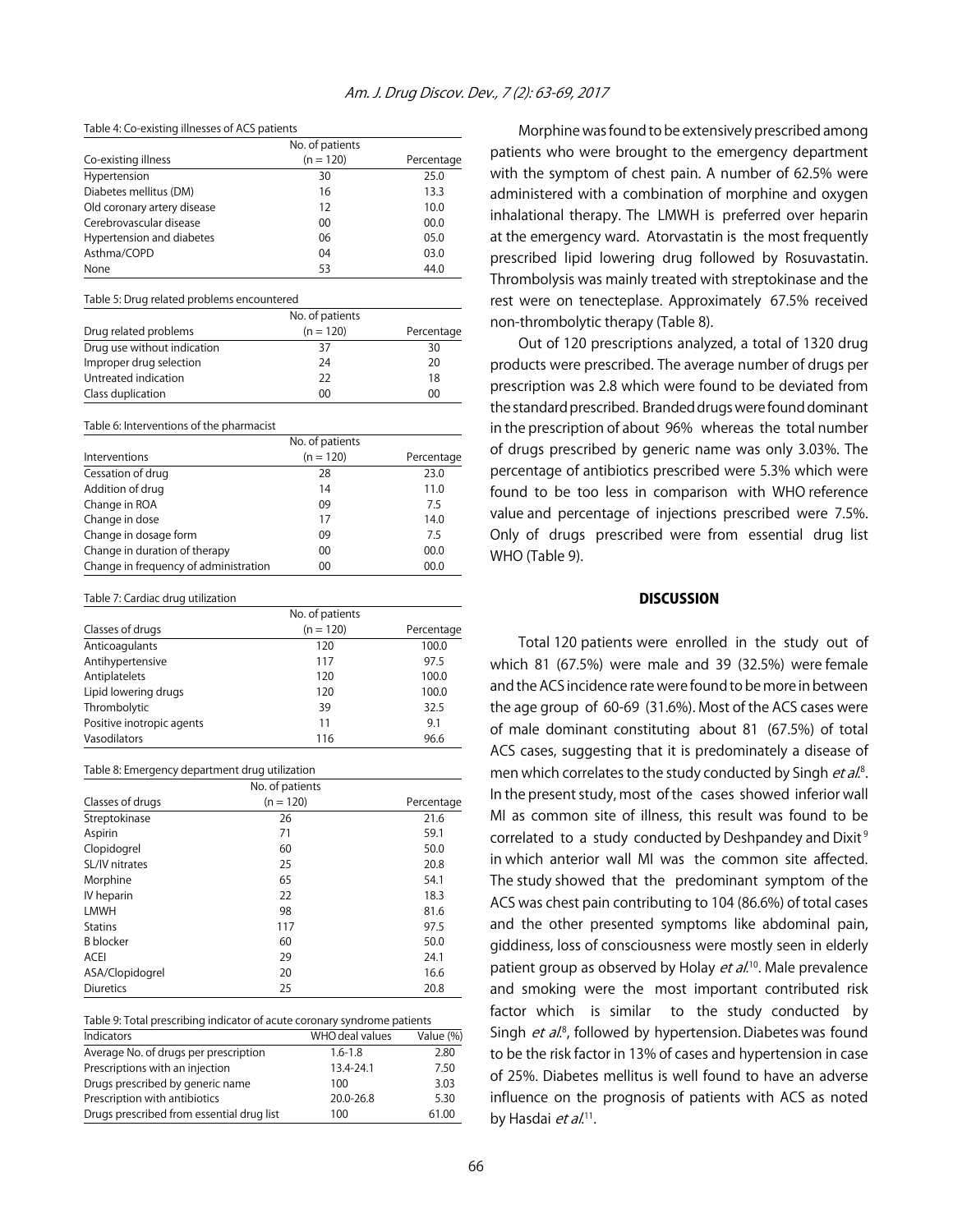Drugs Related Problems (DRPs) were found among the cases of all age groups and evenly distributed among both male and females. Majority of the patients received 5-8 drugs i.e., poly pharmacy even if there are no co-morbidities present and it was predicted to be the reason for increased DRPs. The most common DRP observed was drug use without indication i.e., 30% ( $n = 37$ ) which was followed by improper drug selection  $[20% (n = 24)]$ and these results were similar to a study conducted by Kumar et al.<sup>12</sup> but contrary to the study conducted by Parthasarathi *et al*.<sup>13</sup> in which inappropriate dosing was the highest DRP observed (31%) followed by improper drug selection (17%). The drug mostly given without proper indication included alprazolam, zolpidem, rabeprazole and ranitidine. Although anti secretary agents like PPI and H2 receptor blockers often used for prevention of acidity and gastric irritation were prescribed especially in patients with previous peptic ulcer disease history, without proper indication also the agents were prescribed. The second most common DRP found was improper drug selection (20%), the cause of improper drug selection would be lack of standard treatment protocol and poor medical history review. Untreated indication was found to be 18% ( $n = 22$ ) of the total DRPs. Few of the untreated conditions included were vomiting, anemia, cough, giddiness etc. for which appropriate drugs were recommended to be added.

Arriving to the clinical pharmacist interventions, cessation of drug 28 (23%) and change in dose 17 (14%) were the interventions most frequently provided. This finding differs from observation made in an Indian study where in change in drug dose was reported as the most common suggestion made and correlates with another study by Alagiriswami *et al*.<sup>14</sup>, where stopping of drug was the most suggested intervention. Drugs were suggested to be included in the prescriptions of patients who had discomforts which left unnoticed and untreated. In case of anti-hyper lipidemic medications like statins, a change in the drug dose was suggested. In this study, the major reasons for the cessation of drug were due to drug use without indication and improper drug selection, similar to another Indian study<sup>14</sup>. In which some examples of cessation of drug were the use of beta blockers in diabetic and in patients with left ventricular dysfunction, amlodipine in unstable angina patients, irrational prescribing of sedatives etc.

Drug utilization research assesses rational drug usage in a better way. For most patients with ACS, ACC/AHA guidelines recommend a combination of dual antiplatelet agents, a \$-blocker, an ACEI or ARB and a statin unless any of these is contraindicated. For all patients enrolled in the study, it was found that an antiplatelet (aspirin, clopidogrel), statin and anticoagulant therapies were given during different stages of their hospital stay. Antihypertensive medications beta-blockers and ACEI (or angiotensin 2 receptor blockers) were given to 69 and 59%, of patients respectively. This is contradictory to a study conducted by Ghosh et al.<sup>15</sup>, where under-utilization of these antihypertensive were observed. The use of other adjunctive pharmacotherapy, specifically aspirin, clopidogrel and lipid-lowering therapy (Statin) (67.5, 58.3 and 100%, respectively) were also found to be optimal and in concordance with the recommended guidelines followed, similar to the study conducted by George et al.<sup>16</sup>. Atorvastatin was most commonly used hypolipidemic agent being prescribed in 110 (92%) which is much higher than the value reported by CREATE investigators. Out of 120 total subjects 98 (82%) received LMWH (enoxaparin) and 22 (18%) received IV heparin. This is in contrast to the study conducted by George *et al.*<sup>16</sup> who used IV heparin in maximum patients. Out of 39 patients who received thrombolytic, 26 (66.6%) were on thrombolytic therapy (with Streptokinase) and the remaining 13 (33%) were on Tenecteplase. Only 60 % of eligible patients were received guideline recommended treatment. The WHO core prescribing measures the performance of health care providers in several key proportions related to the proper use of drugs. Average number of drugs per prescription is an important index of the standard of prescribing. In the present study, average number of drugs per prescription was 2.8 which is a little higher than the WHO recommended value of 1.6-1.8. Similarly, this value is higher than the results of studies conducted by Demeke et al.<sup>17</sup> (2.61) and much lesser than the results of Singh *et al.*<sup>18</sup> (3.11) and Upadhyay *et al*.<sup>19</sup> (3.76), respectively. The differences occurred may be because of variations that are present within the health care providing system or variations due to the rate of incidence of a disease and mortality characteristics of the population.

In several prescriptions, the tendency to prescribe as many as 5-8 drugs were observed. The prescription of many drugs per prescription tends to have major drawbacks like high risk of drug interactions, reduced patient's compliance with the treatment and high incidence of drug toxicities. The deviation of this study results from the recommended WHO values might be due to any factors. This can be due to setting therapeutic expectations by the health care practitioners which are impractical, to obtain speedy recovery of patients, by practicing ongoing common methods of irrational drug combinations, needless use of vitamins etc $17$ .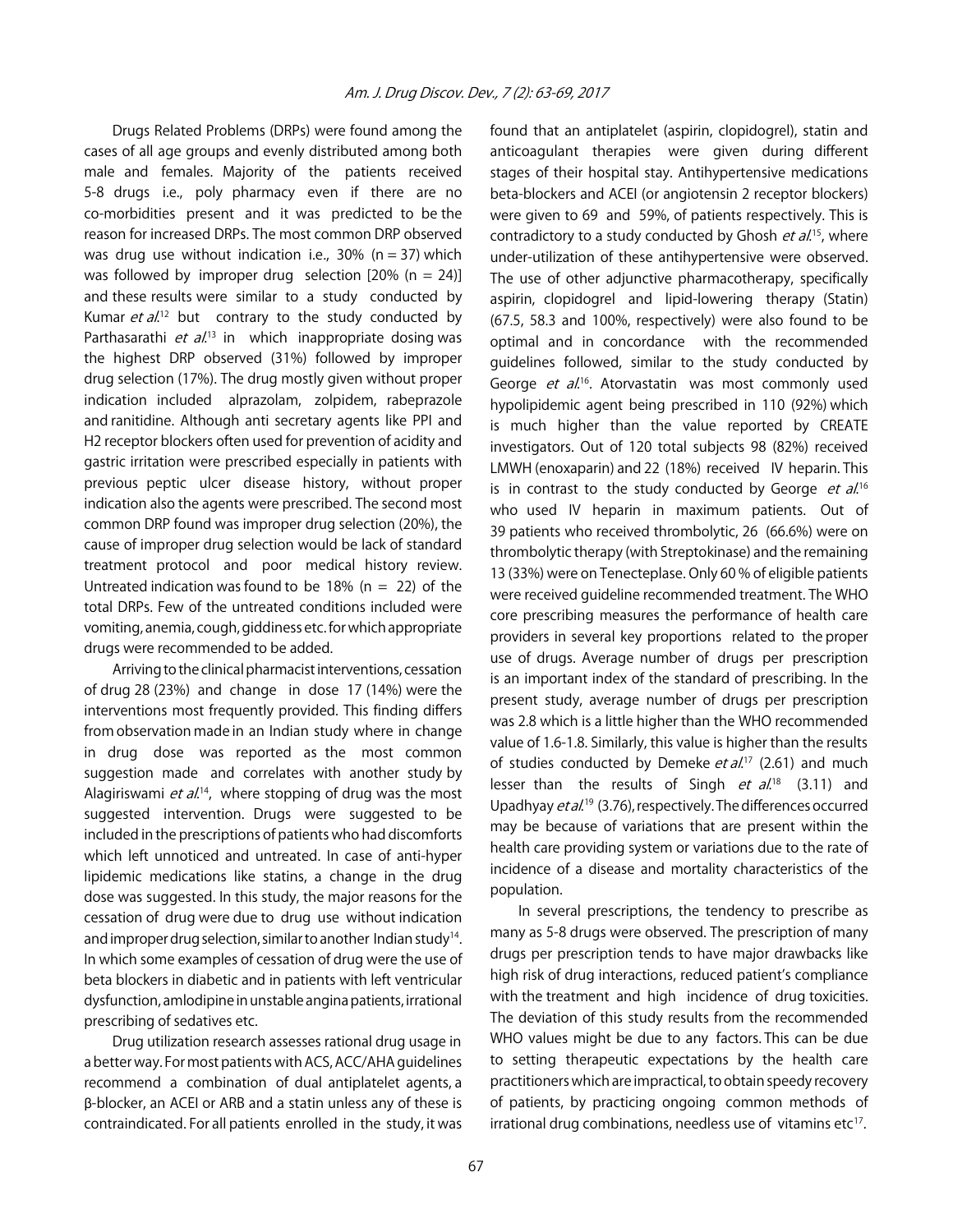The percentage of drugs prescribed by generic name in this study was only 3.03%, which is too less compared with the standard used (100%). This outcome is similar to the studies conducted by Chandelkar and Rataboli<sup>20</sup> in which the ratio was 0.05%. The generic drug use helps in reducing the cost of drugs and thereby the overall treatment and provides more options for drug purchases<sup>17</sup>. Possible cause for reduced prescription of drugs by generic names may be the result of continuous and impressive communication of pharmaceutical companies with the doctors which may have influenced the doctors more likely to use non-generic (brand) names than generic drugs<sup>20</sup>.

Percentage of antibiotics prescribed was 5.3% that is less than the standard (20-26.8) derived to be ideal. This is in contradiction to the study conducted by Summoro *et al.*<sup>21</sup> (66.5) and Lalan  $et$   $al$ <sup>22</sup> (46.17) in which the value was much higher than the ideal value recommended by WHO. This study ruled out the antibiotic misuse in ACS patients which is prevalent in many other health care sectors.

Over use of Parenteral products like injections may leads to increase in economic cost and also health issues like hepatitis, HIV/AIDS and other blood borne diseases can occur as non-sterile injections can contribute to the transmission of the virus and other pathogens. The percentage of injections prescribed was 7.5% which is less compared to the standard (13.4-14.1) and is contrary to the result of studies conducted by Kumar *et al*.<sup>12</sup> (42.06) and Summoro *et al*.<sup>21</sup> (37.7) in which the results were found to be higher than that of standard.

Rational drug use can be measured by evaluating whether drugs are prescribed from an Essential drug list or national drug formulary, which serves as one of the indicators to measure rational drug use. In the study, it was observed that only 61% of prescribed drugs were from WHO essential drug list. On the other hand, studies conducted by, Lalan *et al.*<sup>22</sup> (48.26%), Chandana *et al.*<sup>23</sup> (54.1%) and Ghosh *et al*<sup>15</sup> (40.8%) secured lesser ratio compared to present study. The result of the study conducted by Demeke et al.<sup>17</sup> is contrary, in that entire drugs (100%) were prescribed from essential drug list.

## **CONCLUSION**

Patient satisfaction can be achieved only if the patient receives rational treatment for his disease or illness. The study reveals that drug therapy is not consistent with the prescribed guidelines followed and observes the scope and importance of having a clinical pharmacist to monitor the drug therapy. Present study showed that drug utilization pattern was not optimal in accordance with the standard

values of WHO prescribing indicators and also suggests the necessity of improvement in light of the WHO prescribing indicators. The study also brought to light the need of appropriate and timely interventions by the clinical pharmacist to improve the drug usage and prescribing patterns.

## SIGNIFICANCE STATEMENTS

Drug utilization research provides the improved prescribing habits in health care setting, therefore current study enabled to make the necessary modifications in the existing drug prescribing system thus improving the quality of treatment provided to the ACS patients by increasing therapeutic benefits and decreasing adverse effects.

## ACKNOWLEDGMENTS

Authors are thankful to Principal and staff of Bijapur Lingayat District Educational Association's College of Pharmacy and Research Centre and Shri Basanagouda Mallangouda Patil Medical College, Hospital and Research Centre, Vijaypur, India for providing the necessary facilities and timely support in order to complete the research work.

#### **REFERENCES**

- 1. Sheikh-Taha, M. and Z. Hijazi, 2014. Evaluation of proper prescribing of cardiac medications at hospital discharge for patients with Acute Coronary Syndromes (ACS) in two Lebanese hospitals. SpringerPlus, Vol. 3. 10.1186/2193-1801-3-159.
- 2. Dipiro, J.T., 2008. Text Book of Pharmacotherapy. In: Cardiovascular Disorders, Dipiro, J.T. (Ed.). 7th Edn., McGraw-Hill, USA., pp: 249-278.
- 3. Kumar, A. and C.P. Cannon, 2009. Acute coronary syndromes: Diagnosis and management, part I. Mayo Clin. Proc., 84: 917-938.
- 4. Shah, V.K. and K.K. Shalia, 2011. In search for novel biomarkers of acute coronary syndrome. Indian Heart J., 63: 454-460.
- 5. Talasaz, A.H., 2012. The potential role of clinical pharmacy services in patients with cardiovascular diseases. J. Tehran Heart Center, 7: 41-46.
- 6. Ahmed, M., N. Ali, Z.U. Rahman and M.M. Khan, 2012. A study on prescribing patterns in the management of arthritis in the department of orthopaedics. Der Pharm. Lett., 4: 5-27.
- 7. Suresh, K.P. and S. Chandrashekara, 2012. Sample size estimation and power analysis for clinical research studies. J. Hum. Reprod. Sci., 5: 7-13.